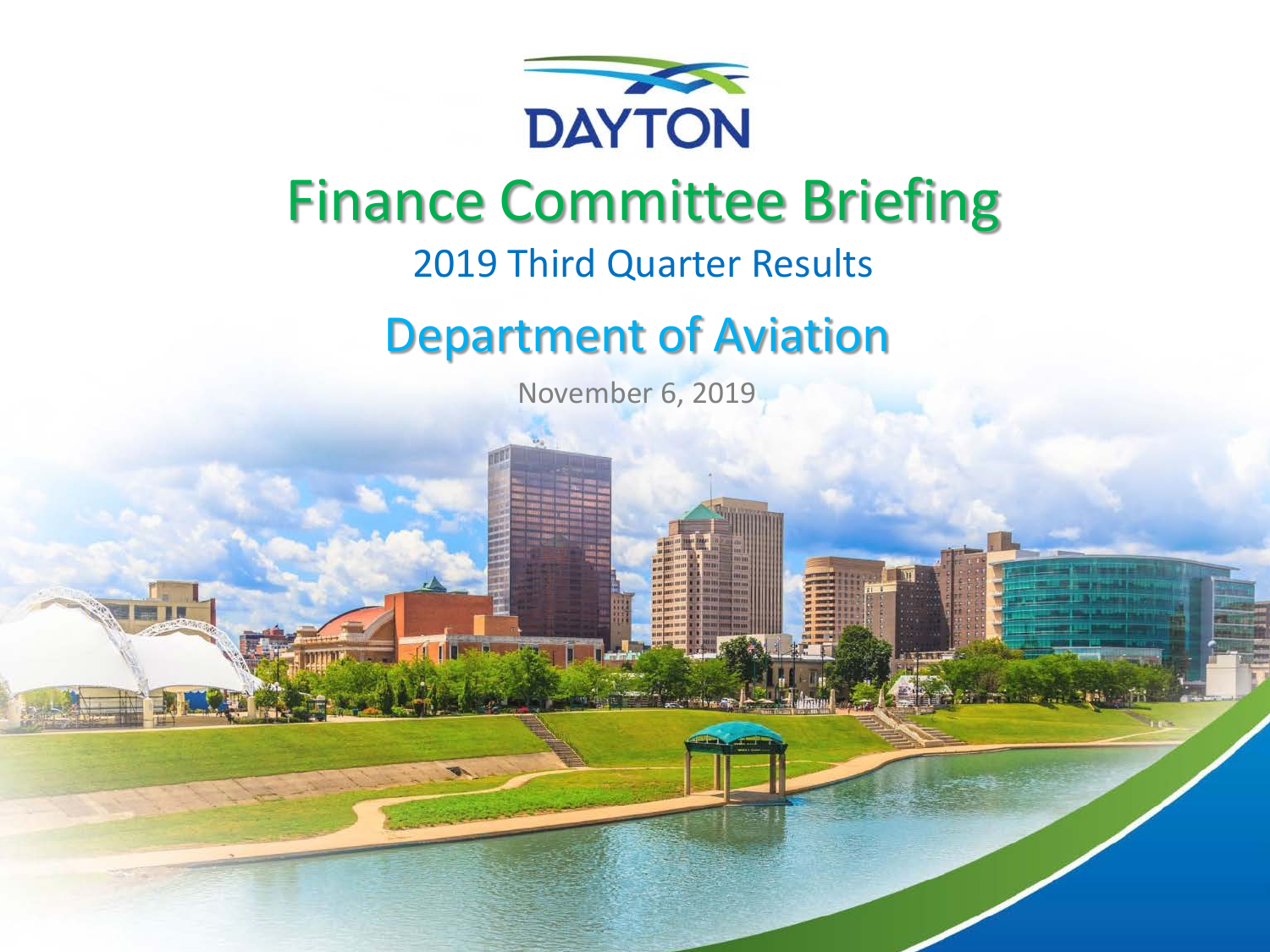# 2019 Third Quarter Overview

#### **Total Aviation Sources** are down 3.7% or \$1 million due to:

- All Non-Airline categories are down, except concessions when compared to the first three-quarters of 2018.
- Rental car revenue is down as a result of a lower MAG payment from rental car concessions.
- Parking revenue is down due to lower enplanements.

**Total Uses** are up 7.5%, or \$2.0 million compared to 2018 and 8.4%, or \$2.6 million below YTD 2019 budget:

- Personnel costs are down 2.4% from 2018 as costs are managed to declining revenue generation.
- Contracts & Materials are down 4.5%, or \$440,000 based on a planned reduction of expenses.
- The funding for Capital Projects is up \$2.5 million year-over-year.

**As of the end of the first three-quarters**, total Uses exceeded Sources by \$2.8 million, which represents a use of fund balance.

**Enplanements** through the third Quarter of 2019 are down 1.5%.

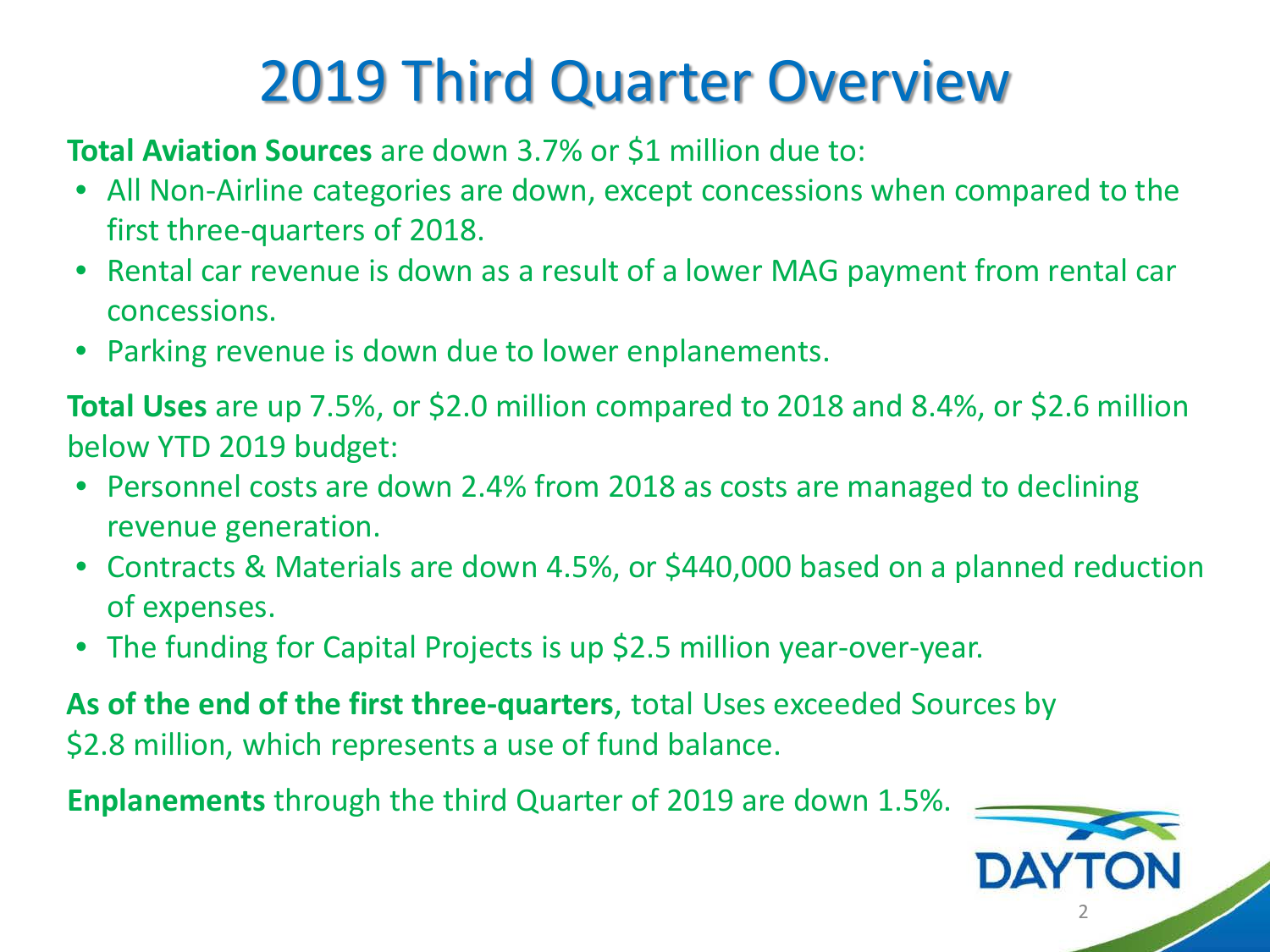### 2019 Third Quarter Overview

|                                              |                |                                              | (In Millions)            |               |               |                |                          |            |          |
|----------------------------------------------|----------------|----------------------------------------------|--------------------------|---------------|---------------|----------------|--------------------------|------------|----------|
|                                              | 2019           |                                              |                          | <b>Budget</b> | <b>Budget</b> |                |                          |            |          |
|                                              |                | Adjusted 2019 YTD 2019 YTD Variance Variance |                          |               |               | 2018           | 2019                     | $18 - 195$ | 18-19%   |
| <b>Revenue &amp; Other Sources</b>           | <b>Budget</b>  | <b>Budget</b>                                | <b>Actuals</b>           | (5)           | (%)           | <b>Actuals</b> | <b>Actuals</b>           | Chg.       | Chg.     |
| <b>Airline Revenue</b>                       | 8.8            | 6.6                                          | 6.6                      | 0.0           | 0.7%          | 6.4            | 6.6                      | 0.2        | 3.0%     |
| Parking                                      | 9.8            | 7.4                                          | 7.3                      | (0.1)         | $-1.3%$       | 7.5            | 7.3                      | (0.3)      | $-3.7%$  |
| <b>Rental Car Concession</b>                 | 3.0            | 2.2                                          | 2.2                      | (0.0)         | $-1.8%$       | 2.5            | 2.2                      | (0.4)      | $-14.3%$ |
| Concessions                                  | 1.7            | 1.2                                          | 1.3                      | 0.1           | 4.3%          | 1.3            | 1.3                      | 0.0        | 2.4%     |
| Other Non-Airline Revenue                    | 4.8            | 3.6                                          | 3.8                      | 0.2           | 7.0%          | 3.9            | 3.8                      | (0.0)      | $-1.2%$  |
| Misc. Revenue                                | 0.4            | 0.3                                          | 0.5                      | 0.3           | 89.3%         | 0.6            | 0.5                      | (0.0)      | $-3.4%$  |
| <b>Total Non-Airline Revenue</b>             | 19.5           | 14.7                                         | 15.1                     | 0.4           | 2.9%          | 15.8           | 15.1                     | (0.7)      | $-4.3%$  |
| PFC/CFC Transfer                             | 5.5            | 4.5                                          | 3.3                      | (1.1)         | $-24.8%$      | 3.8            | 3.3                      | (0.5)      | $-12.3%$ |
| <b>Total Sources</b>                         | 33.9           | 25.7                                         | 25.1                     | (0.6)         | $-2.5%$       | 26.0           | 25.1                     | (1.0)      | $-3.7%$  |
| Use of Cash Reserve                          | 4.1            | 4.1                                          | $\overline{\phantom{a}}$ |               |               |                | $\overline{\phantom{a}}$ |            |          |
| <b>Total Sources &amp; App. Fund Balance</b> | 38.0           | 29.8                                         | 25.1                     |               |               | 26.0           | 25.1                     | (1.0)      | $-3.7%$  |
|                                              |                |                                              |                          |               |               |                |                          |            |          |
| <b>Expenditures &amp; Other Uses</b>         |                |                                              |                          |               |               |                |                          |            |          |
| Personnel                                    | 14.2           | 10.7                                         | 10.2                     | 0.5           | 4.9%          | 10.4           | 10.2                     | (0.3)      | $-2.4%$  |
| Contracts, Materials & Other Uses            | 12.8           | 9.6                                          | 9.5                      | 0.1           | 1.1%          | 9.9            | 9.5                      | (0.4)      | $-4.5%$  |
| Capital Equipment                            | 0.3            | 0.2                                          | 0.1                      | 0.2           | 75.4%         | 0.1            | 0.1                      | (0.0)      | $-7.6%$  |
| Capital Projects                             | 3.5            | 3.5                                          | 3.4                      | 0.1           | 1.9%          | 0.9            | 3.4                      | 2.5        | 275.0%   |
| Debt Service - Interest                      | 3.5            | 3.1                                          | 2.4                      | 0.7           | 21.6%         | 2.6            | 2.4                      | (0.1)      | $-4.6%$  |
| Debt Service - Principal                     | 3.7            | 3.3                                          | 2.3                      | 1.0           | 30.7%         | 2.1            | 2.3                      | 0.2        | 12.0%    |
| <b>Total Uses</b>                            | 38.0           | 30.4                                         | 27.9                     | 2.6           | 8.4%          | 25.9           | 27.9                     | 2.0        | 7.5%     |
|                                              |                |                                              |                          |               |               |                |                          |            |          |
| Excess/ (Shortfall) of Sources over          |                |                                              |                          |               |               |                |                          |            |          |
| <b>Uses</b>                                  | $\blacksquare$ | (0.6)                                        | (2.8)                    |               |               | 0.1            | (2.8)                    |            |          |

#### **Notes:**

1. Amounts may not sum due to rounding

2. 2019 Budget includes adopted budget only and does not include prior year's encumbrances

3. Actuals include expenditures against current year appropriation and against prior year's appropriation that carried forward

3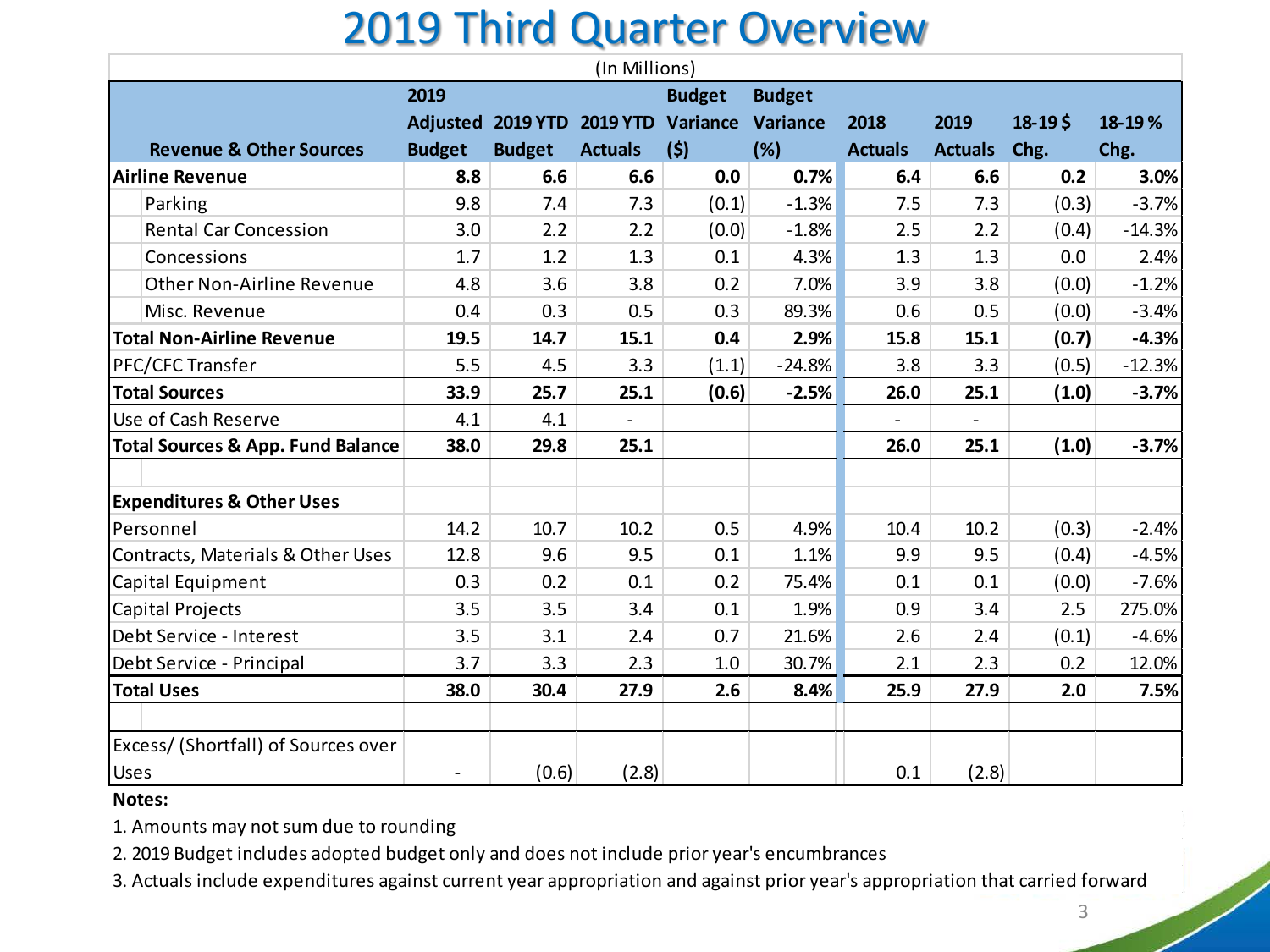## Airline Revenue Trends

### **Airline Revenue Comparison**

- Airline Revenue is up 3.0% year-overyear, as a result of a reduced level of subsidy to the airlines.
- After adjusting for the subsidies, Airline Revenues are down 1.8%, or \$131,000.
- The subsidy to Airfield Cost Center in 2019 is \$390,800 compared to \$715,400 in 2018.
- Landing fee revenue has increased as a result of air service incentives to Allegiant Airlines expiring.
- Airline Space Rent is flat over the same time period in 2018.

| <b>Airline Revenue</b>             | 2017      | 2018               | 2019      | 18-19%<br>Chg. |
|------------------------------------|-----------|--------------------|-----------|----------------|
| <b>Landing Fees</b>                | 2,700,296 | 2,742,498          | 2,930,074 | 6.8%           |
| <b>Terminal Airline Space Rent</b> | 3,950,018 | 3,707,087          | 3,713,105 | 0.2%           |
| <b>Total Airline Revenue</b>       | 6,650,314 | $\sqrt{6,449,585}$ | 6,643,179 | 3.0%           |



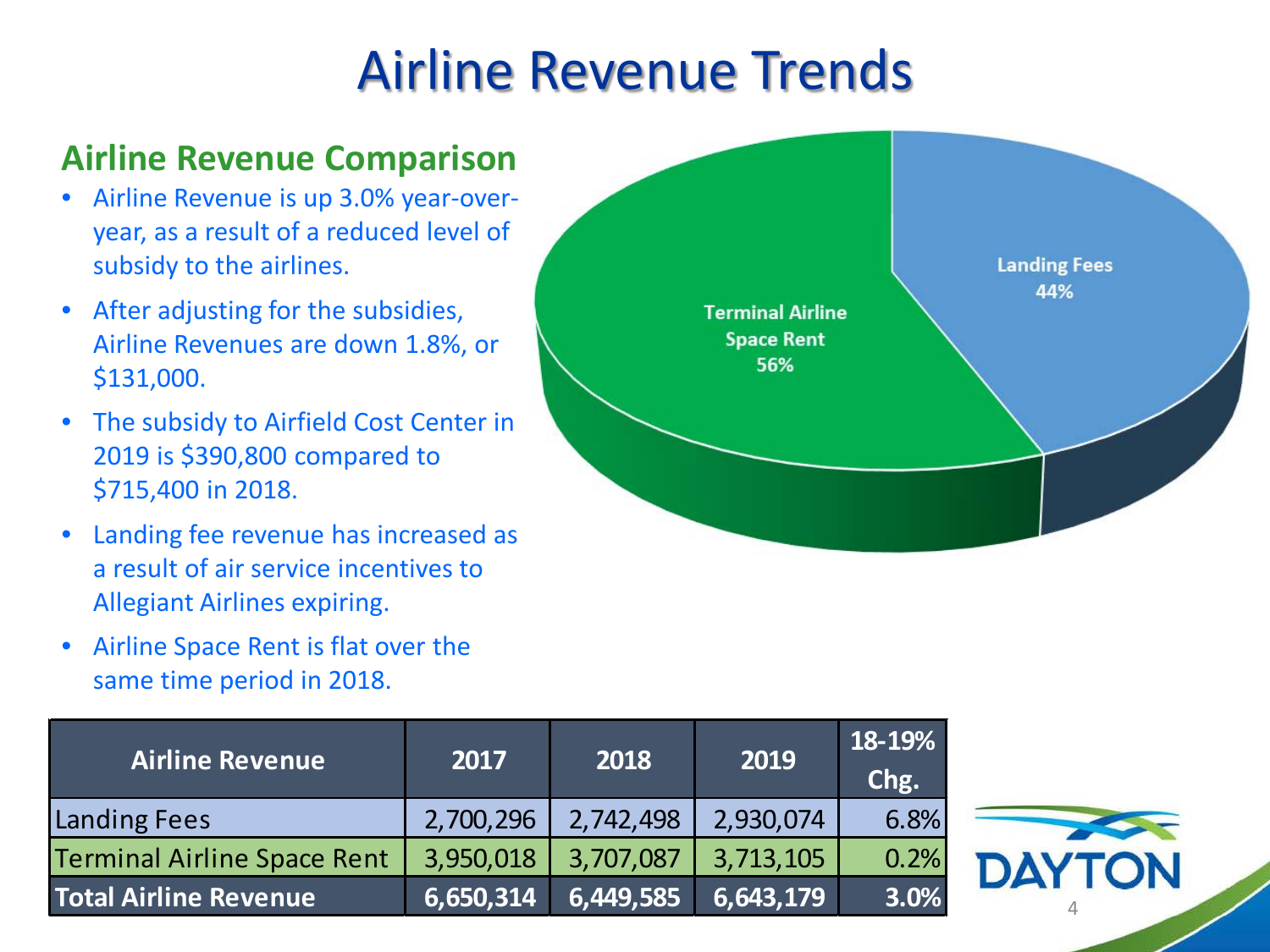# Airline / Non-Airline Revenue Trends

### **Airline / Non-Airline Comparison**

- The ratio of Non-Airline Revenue to Airline Revenue is 69% to 31%.
- The Industry Standard is 67% to 33%.
- Airline Revenue has increased as a result of decreases in the level of subsidies, while non-airline revenue is down 4.3% year over year.

|                            |            |            |            | 18-19 % |
|----------------------------|------------|------------|------------|---------|
| <b>Category</b>            | 2017       | 2018       | 2019 Chg.  |         |
| <b>Non-Airline Revenue</b> | 17,146,220 | 15,751,212 | 15,074,895 | $-4.3%$ |
| <b>Airline Revenue</b>     | 6,650,314  | 6,449,585  | 6,643,179  | 3.0%    |
| <b>Total</b>               | 23,796,534 | 22,200,797 | 21,718,075 | $-2.2%$ |





5

**DAY**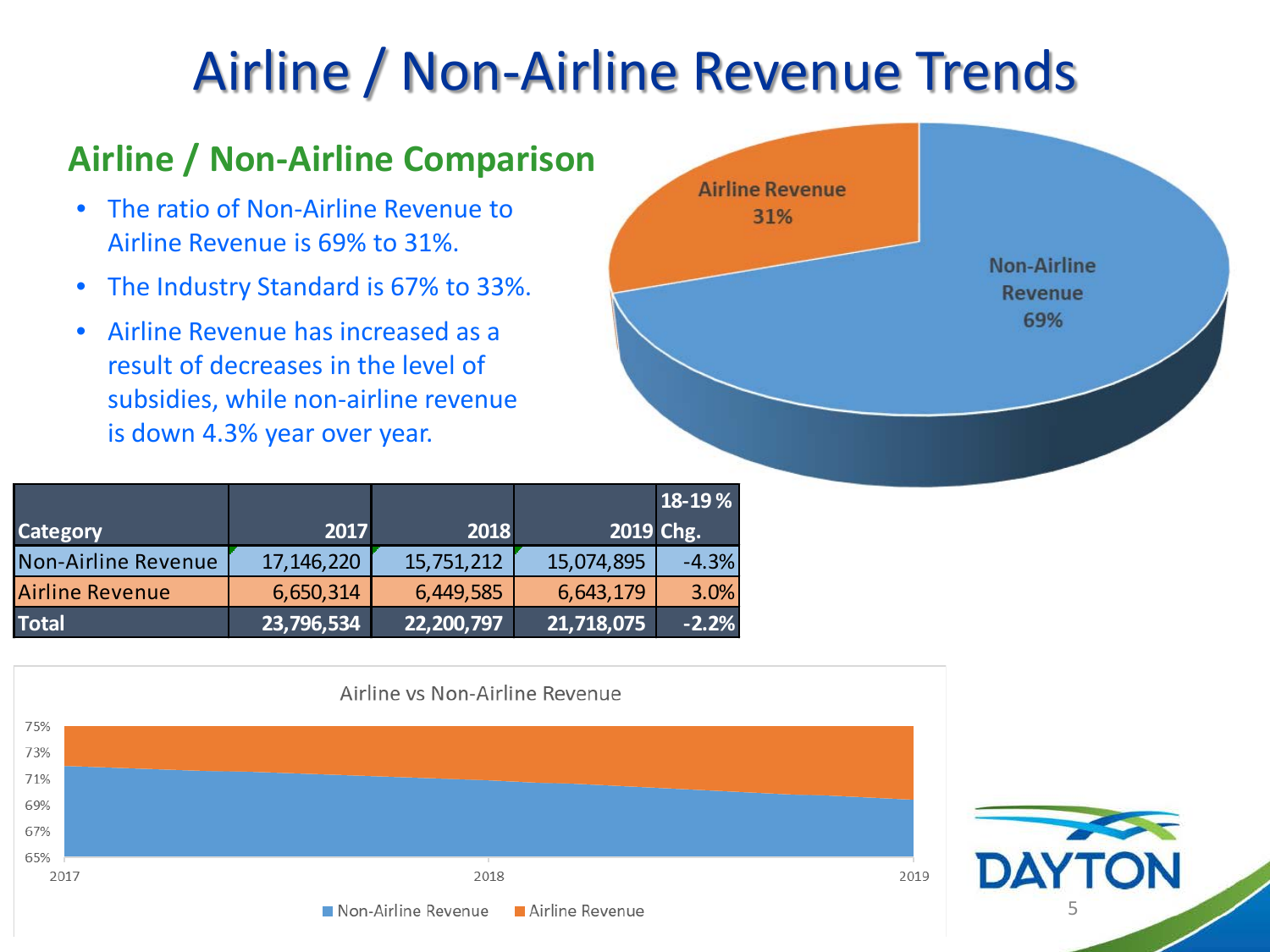# Non-Airline Revenue Trends

#### **Non-Airline Comparison**

- Parking Revenues have declined 3.7% or \$281,000, year-over-year.
- Other Non-Airline revenue is down 1.2% or \$46,000. This includes \$16,000 decline in Fuel Flowage Fees and a \$63,000 decline in Ground Lease Revenue, offset by increases in Commercial Rent.
- Rental Car Concessions are down 14.3% from YTD 2018 due to a decrease in the contract-specified minimum annual guaranteed (MAG) payment, which started in July of 2018.



• Miscellaneous revenue declined 3.4% or \$18,800 since 3rd Quarter 2018.

| <b>Non-Airline Revenue</b>       | <b>2017 YTD</b> | <b>2018 YTD</b> | <b>2019 YTD</b> | 18-19%<br>Chg. |
|----------------------------------|-----------------|-----------------|-----------------|----------------|
| Parking                          | 7,686,684       | 7,534,726       | 7,254,628       | $-3.7%$        |
| <b>Other Non-Airline Revenue</b> | 3,493,594       | 3,858,661       | 3,812,445       | $-1.2%$        |
| <b>Rental Car Concession</b>     | 2,917,425       | 2,539,131       | 2,177,239       | $-14.3%$       |
| <b>Concessions</b>               | 1,305,819       | 1,267,362       | 1,298,088       | 2.4%           |
| Misc. Revenue                    | 1,742,698       | 551,332         | 532,495         | $-3.4%$        |
| <b>Total</b>                     | 17, 146, 220    | 15,751,212      | 15,074,895      | $-4.3%$        |

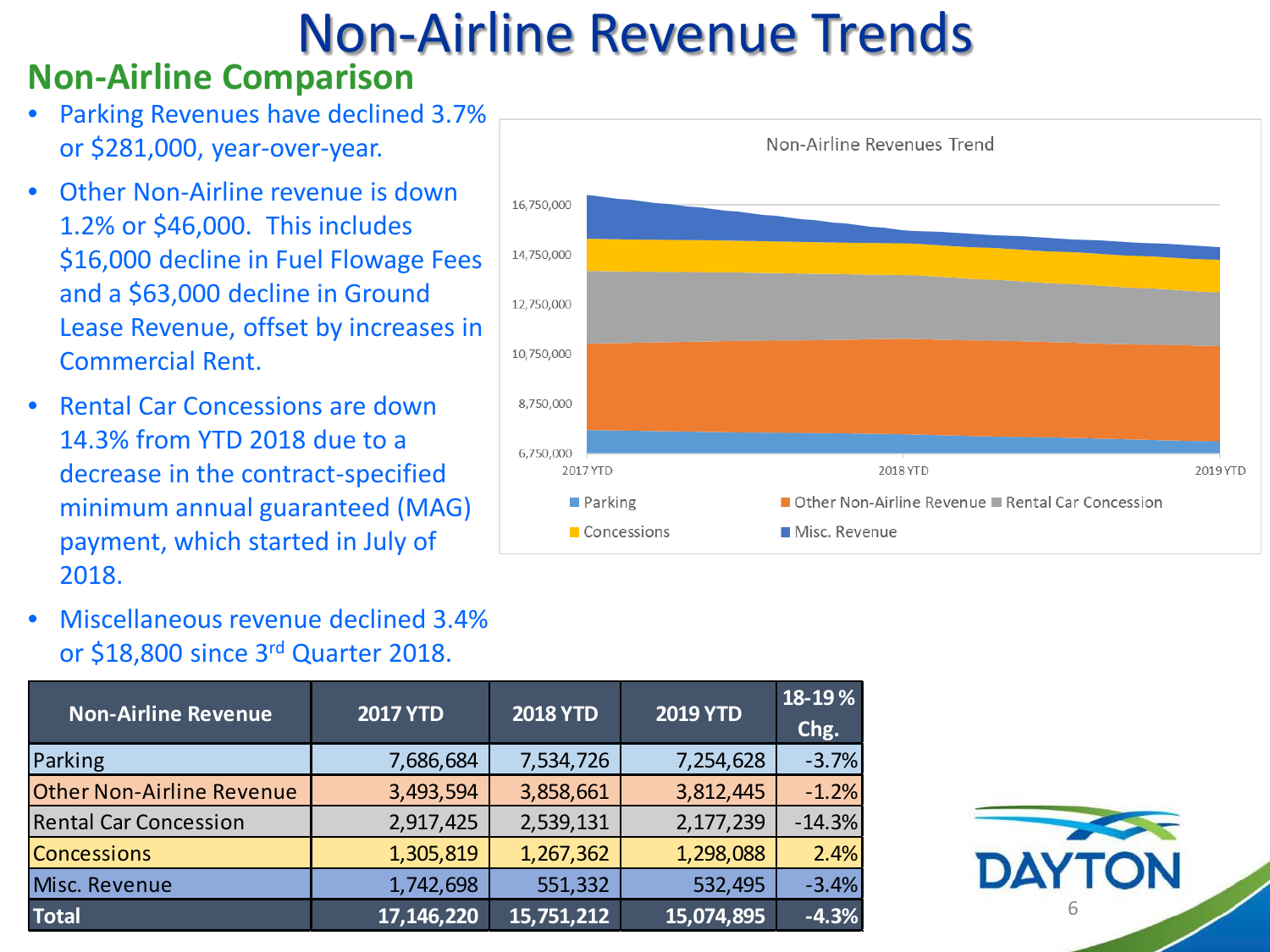# Expenditure Trends

### **Personnel Costs**

- Total Personnel costs are 2.4% below YTD 2018.
- Insurance costs are 11.8% higher than YTD 2018 due to the 24% increase in transfer rates that took effect in August of 2018 .
- As a result of declining revenues, overtime has been managed and is currently 18.5% lower than YTD 2018.

|              | 2018 Cumulative | 2019 Cumulative |            |         |
|--------------|-----------------|-----------------|------------|---------|
| <b>Month</b> | <b>Spend</b>    | <b>Spend</b>    | $$$ Chg    | % Chg   |
| January      | 1,474,474       | 1,445,777       | (28,697)   | $-1.9%$ |
| February     | 2,554,331       | 2,548,885       | (5,446)    | $-0.2%$ |
| March        | 3,769,067       | 3,792,764       | 23,697     | 0.6%    |
| April        | 4,813,024       | 4,822,168       | 9,144      | 0.2%    |
| May          | 5,821,850       | 6,045,809       | 223,959    | 3.8%    |
| June         | 7,110,156       | 7,063,233       | (46, 923)  | $-0.7%$ |
| July         | 8,160,601       | 8,066,022       | (94,579)   | $-1.2%$ |
| August       | 9,380,989       | 9,204,532       | (176, 457) | $-1.9%$ |
| September    | 10,406,252      | 10,154,768      | (251, 484) | $-2.4%$ |
| October      | 11,486,103      |                 |            |         |
| November     | 12,767,530      |                 |            |         |
| December     | 13,826,710      |                 |            |         |



2019 YTD Personnel Costs

| <b>Category</b> | <b>YTD 2018</b> | <b>YTD 2019</b> | $$$ Chg.   | % Chg.   |
|-----------------|-----------------|-----------------|------------|----------|
| <b>Wages</b>    | 6,521,888       | 6,345,991       | (175, 897) | $-2.7%$  |
| Insurance       | 1,238,753       | 1,385,232       | 146,479    | 11.8%    |
| Pension         | 1,139,909       | 1,099,004       | (40, 906)  | $-3.6%$  |
| Overtime        | 684,140         | 557,733         | (126, 406) | $-18.5%$ |
| <b>Fringes</b>  | 524,561         | 469,808         | (54, 753)  | $-10.4%$ |
| HSA             | 297,000         | 297,000         |            | 0.0%     |
| <b>Total</b>    | 10,406,252      | 10,154,768      | (251, 484) | $-2.4%$  |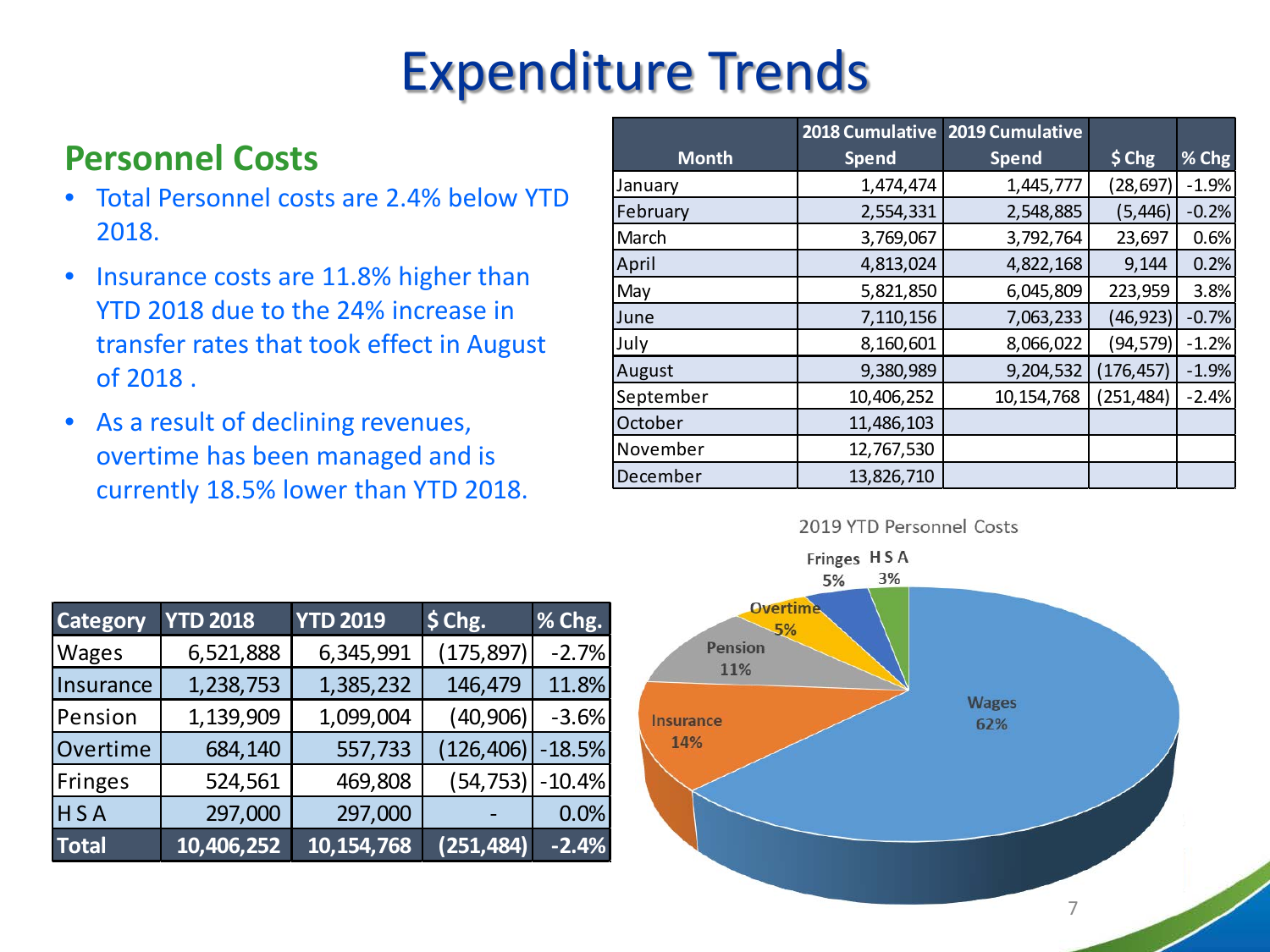## Expenditure Trends

### **Contracts & Materials**

- Contracts & Materials are 4.5% lower than 2018. 2018 Contracts expenses were inflated by \$750,000 due to the Q4-2017 parking services payment being paid in 2018.
- Other costs have been controlled in an effort to manage the department's overall financial position.



 $2%$ 

| <b>Category</b>                           | <b>2017 YTD</b> | <b>2018 YTD</b> | <b>2019 YTD</b> | % Chg.   |
|-------------------------------------------|-----------------|-----------------|-----------------|----------|
| Advertising                               | 420,900         | 795,700         | 719,300         | $-9.6%$  |
| <b>Indirect Cost Allocation</b>           | 819,337         | 890,792         | 969,380         | 8.8%     |
| <b>Management &amp; Parking Contracts</b> | 3,219,878       | 3,296,374       | 2,576,791       | $-21.8%$ |
| <b>Miscellaneous</b>                      | 196,621         | 245,145         | 177,929         | $-27.4%$ |
| <b>Office</b>                             | 836,441         | 542,961         | 680,471         | 25.3%    |
| <b>Repair &amp; Maintenance</b>           | 1,194,494       | 1,025,475       | 1,152,538       | 12.4%    |
| <b>Taxes &amp; Insurance</b>              | 1,378,436       | 1,399,403       | 1,387,013       | $-0.9%$  |
| <b>Travel &amp; Training</b>              | 76,562          | 84,171          | 85,605          | 1.7%     |
| <b>Utilities</b>                          | 1,487,647       | 1,643,104       | 1,730,753       | 5.3%     |
| <b>Totals</b>                             | 9,630,316       | 9,923,125       | 9,479,781       | $-4.5%$  |

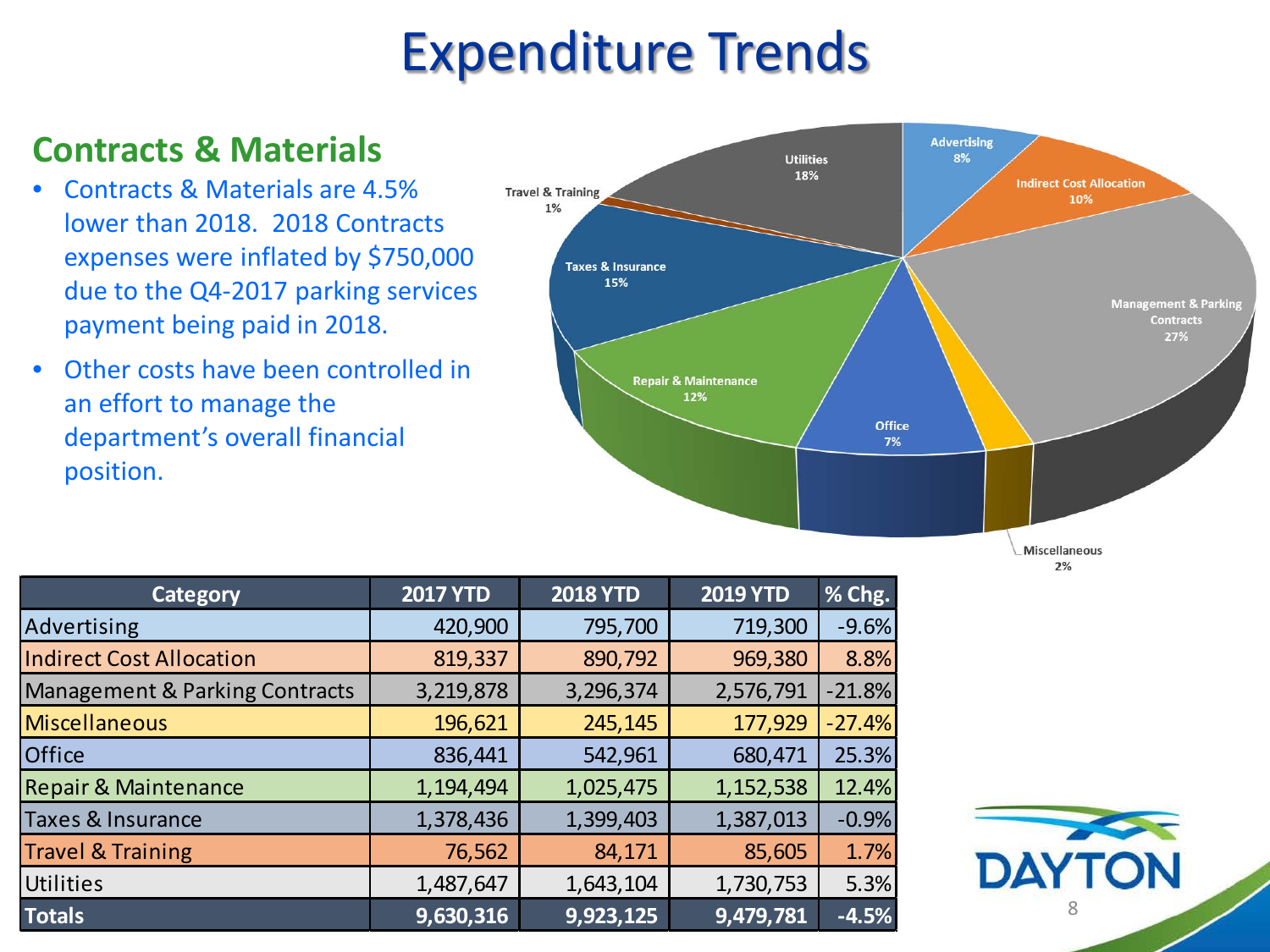# Enplanements

### **Enplanements**

- American Airlines remains our largest commercial airline with approximately 45% of the total enplanements at DAY.
- Enplanements decreased 1.5% when compared to 2018 and 13.7% when compared to the same time period in 2016.



| Airline         |         |         | YTD 2016 YTD 2017 YTD 2018 YTD 2019 % Chg. |         |          |
|-----------------|---------|---------|--------------------------------------------|---------|----------|
| American        | 305,190 | 309,529 | 300,889                                    | 299,537 | $-0.4%$  |
| Delta           | 222,335 | 203,778 | 200,077                                    | 204,982 | 2.5%     |
| United          | 134,764 | 117,610 | 136,467                                    | 138,600 | 1.6%     |
| Southwest       | 96,255  | 44,518  |                                            |         | 0.0%     |
| Allegiant       | 14,294  | 38,728  | 38,922                                     | 22,800  | $-41.4%$ |
| <b>Charters</b> | 1,495   | 1,537   | 2,088                                      | 2,304   | 10.3%    |
| <b>Total</b>    | 774,333 | 715,700 | 678,443                                    | 668,223 | $-1.5%$  |

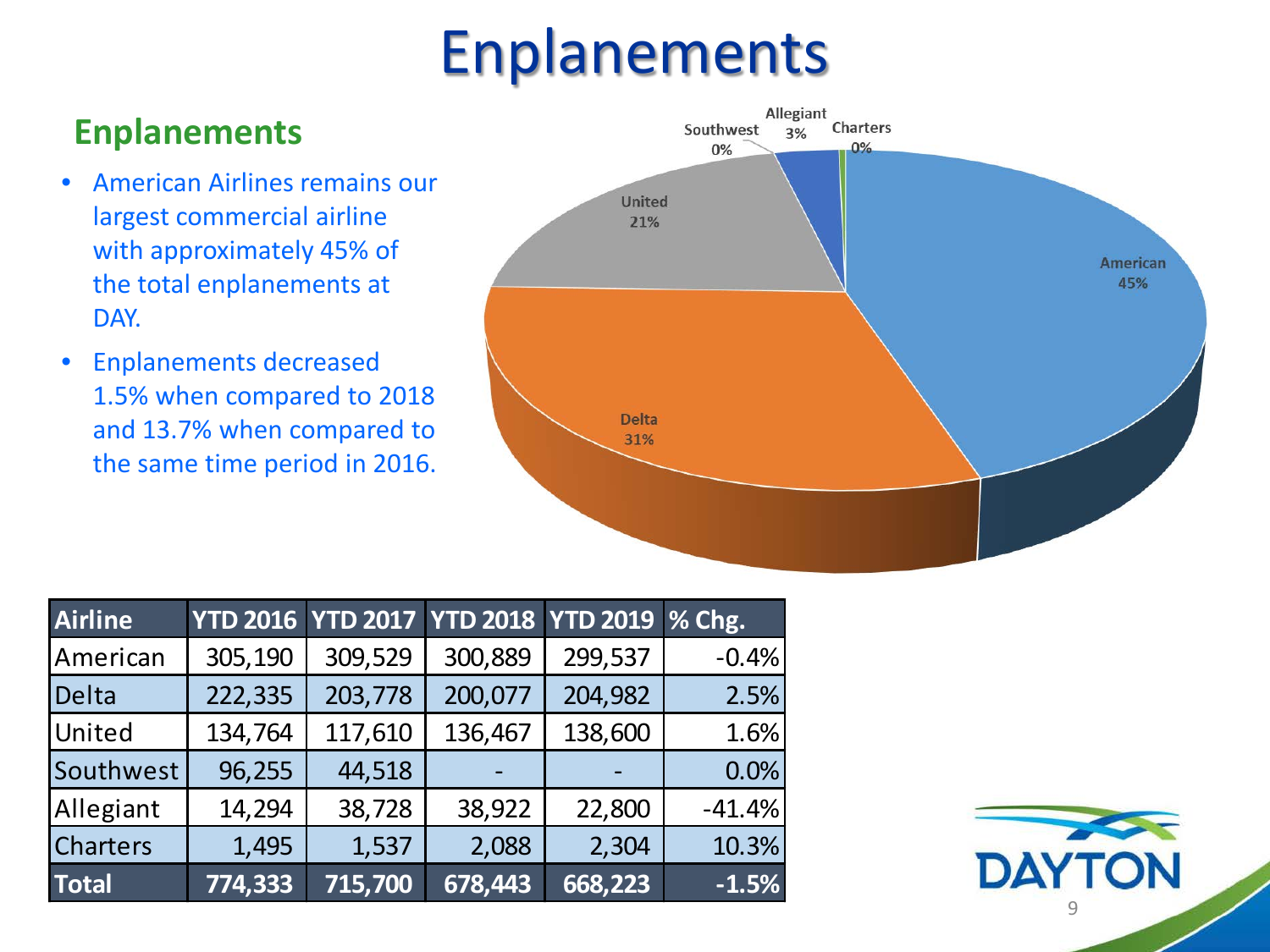### Third Quarter Enplanement, Gross Parking Revenue & Gross

Concessions Revenue Trends





10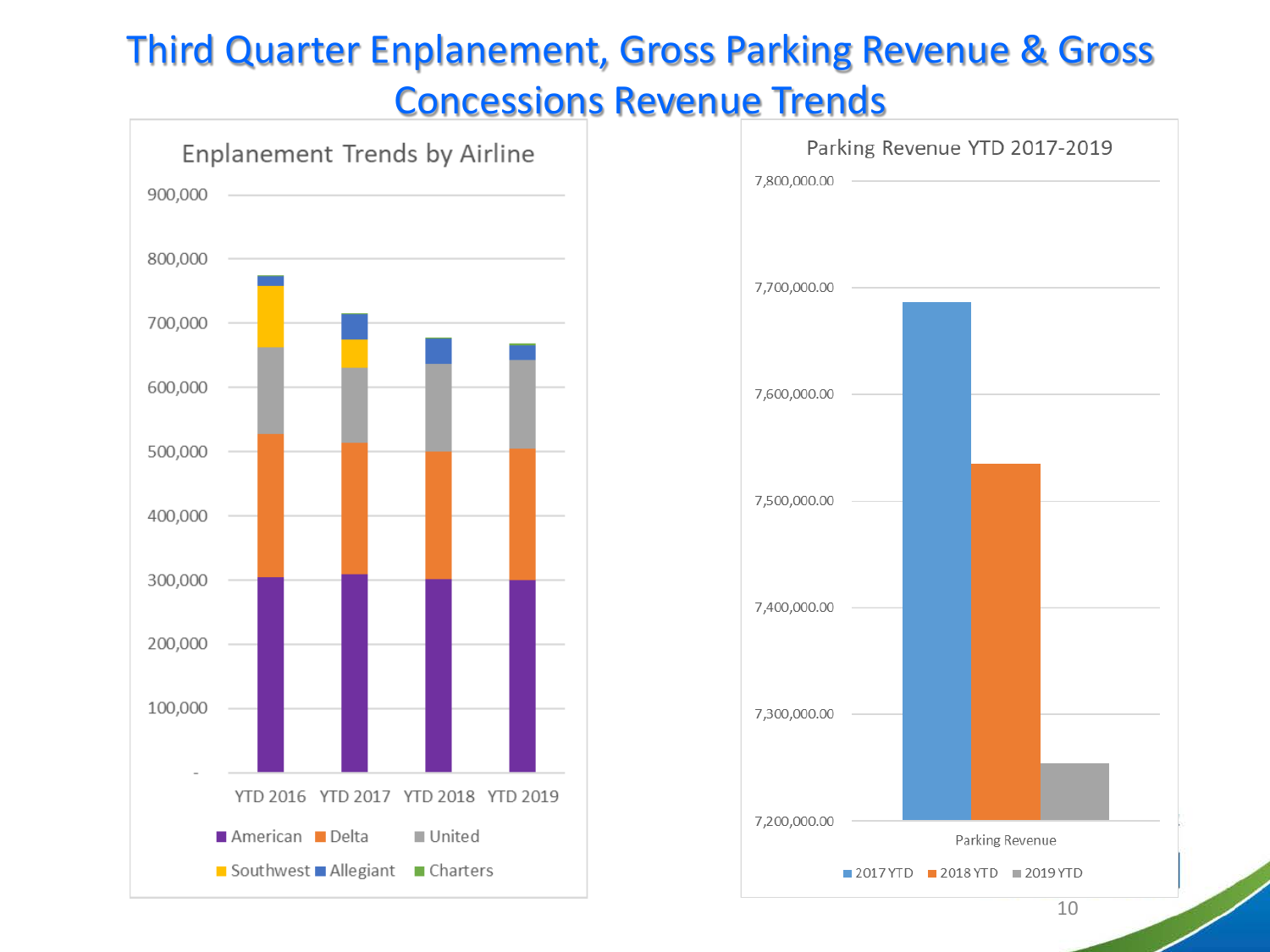# Third Quarter 2019 Highlights

- Total Sources are down 3.7%, or \$1.0 million due to declines in Non-Airline revenue.
- Enplanements decreased 1.5% when compared to 2018 and 13.7% when compared to the same time period in 2016.
- Expenses are up 7.5%, or \$2.0 million for the funding of various Capital projects initiated and completed in 2019.
- At the end of the third quarter, Uses exceed Sources by \$2.8 million. Debt service payments in the fourth quarter of 2019 will likely cause this deficit to increase.